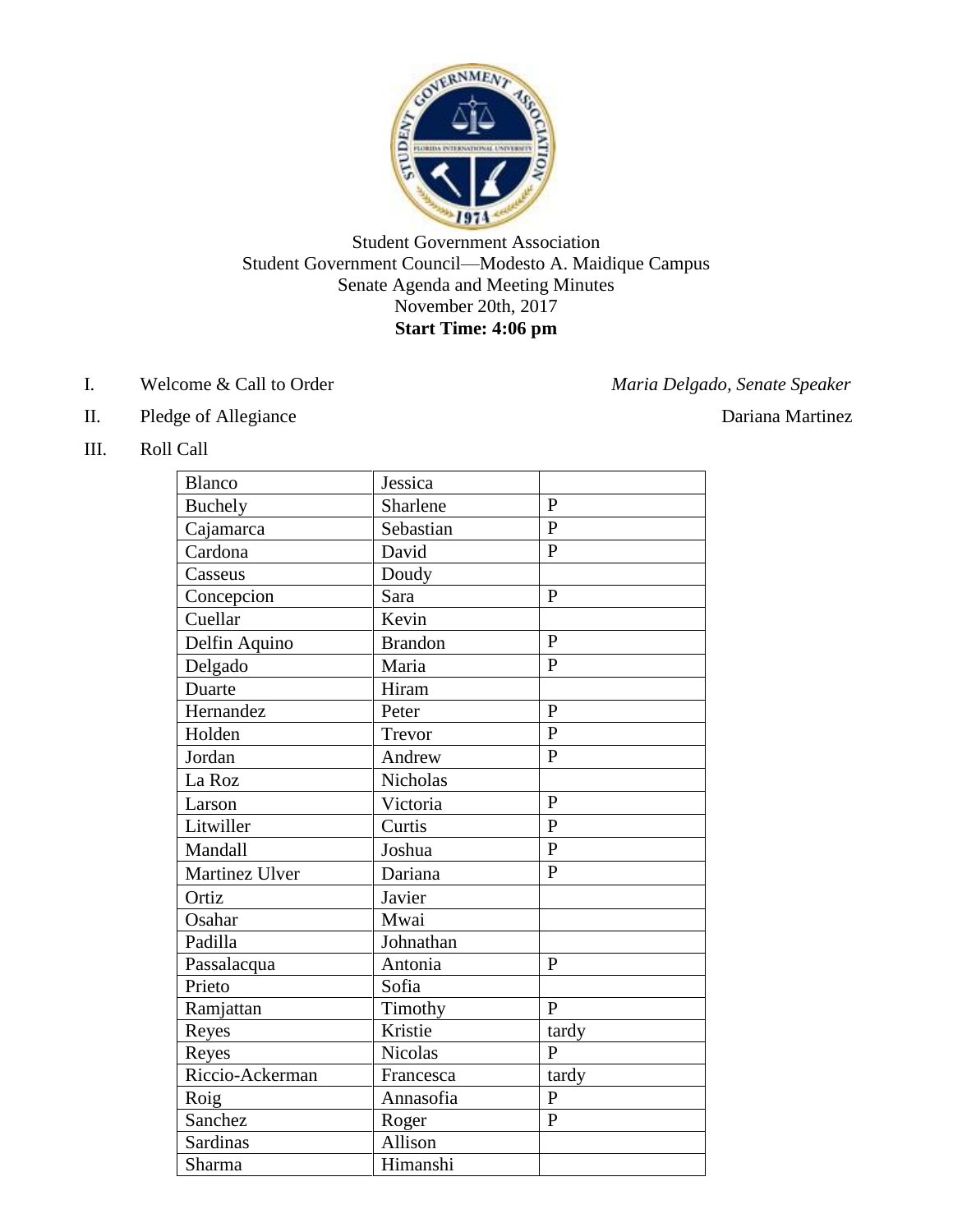| Toussaint  | Cassidie-Anne |  |
|------------|---------------|--|
| Vargas     | Paulo         |  |
| Watson     | Aujanae       |  |
| Williamson | Cristina      |  |
| 23/33      |               |  |

- IV. Approval of the minutes
	- A. Senator Martinez moves to approve last week's minutes. Senator Litwiller seconds. Motion passes

V. Old Business

- A. The Attendance Reform Act- SB 1702
	- 1. Senator Mandall moves to table the Attendance Reform Act- SB 1702. Senator Passalacqua seconds. Motion passes.

## VI. New Business

- A. Confirmation of the Comptroller: Sadiq Bhadmus
	- 1. Senator Buchely moves to go into voting procedure. Senator Martinez seconds. Motion passes.

| aussus.         |                |                |
|-----------------|----------------|----------------|
| Blanco          | Jessica        |                |
| <b>Buchely</b>  | Sharlene       | Y              |
| Cajamarca       | Sebastian      | Y              |
| Cardona         | David          | Y              |
| Casseus         | Doudy          |                |
| Concepcion      | Sara           | $\overline{N}$ |
| Cuellar         | Kevin          |                |
| Delfin Aquino   | <b>Brandon</b> | $\bar{Y}$      |
| Delgado         | Maria          | Y              |
| Duarte          | Hiram          |                |
| Hernandez       | Peter          | Y              |
| Holden          | Trevor         | $\overline{Y}$ |
| Jordan          | Andrew         | Y              |
| La Roz          | Nicholas       |                |
| Larson          | Victoria       | Y              |
| Litwiller       | Curtis         | $\overline{N}$ |
| Mandall         | Joshua         | Y              |
| Martinez Ulver  | Dariana        | Y              |
| Osahar          | Mwai           |                |
| Padilla         | Johnathan      |                |
| Passalacqua     | Antonia        | $\mathbf Y$    |
| Prieto          | Sofia          |                |
| Ramjattan       | Timothy        | Y              |
| Reyes           | Kristie        |                |
| Reyes           | <b>Nicolas</b> | Y              |
| Riccio-Ackerman | Francesca      |                |
| Roig            | Annasofia      | Y              |
| Sanchez         | Roger          | Y              |
| Sardinas        | Allison        |                |
| Toussaint       | Cassidie-Anne  | Y              |
| Vargas          | Paulo          | $\overline{Y}$ |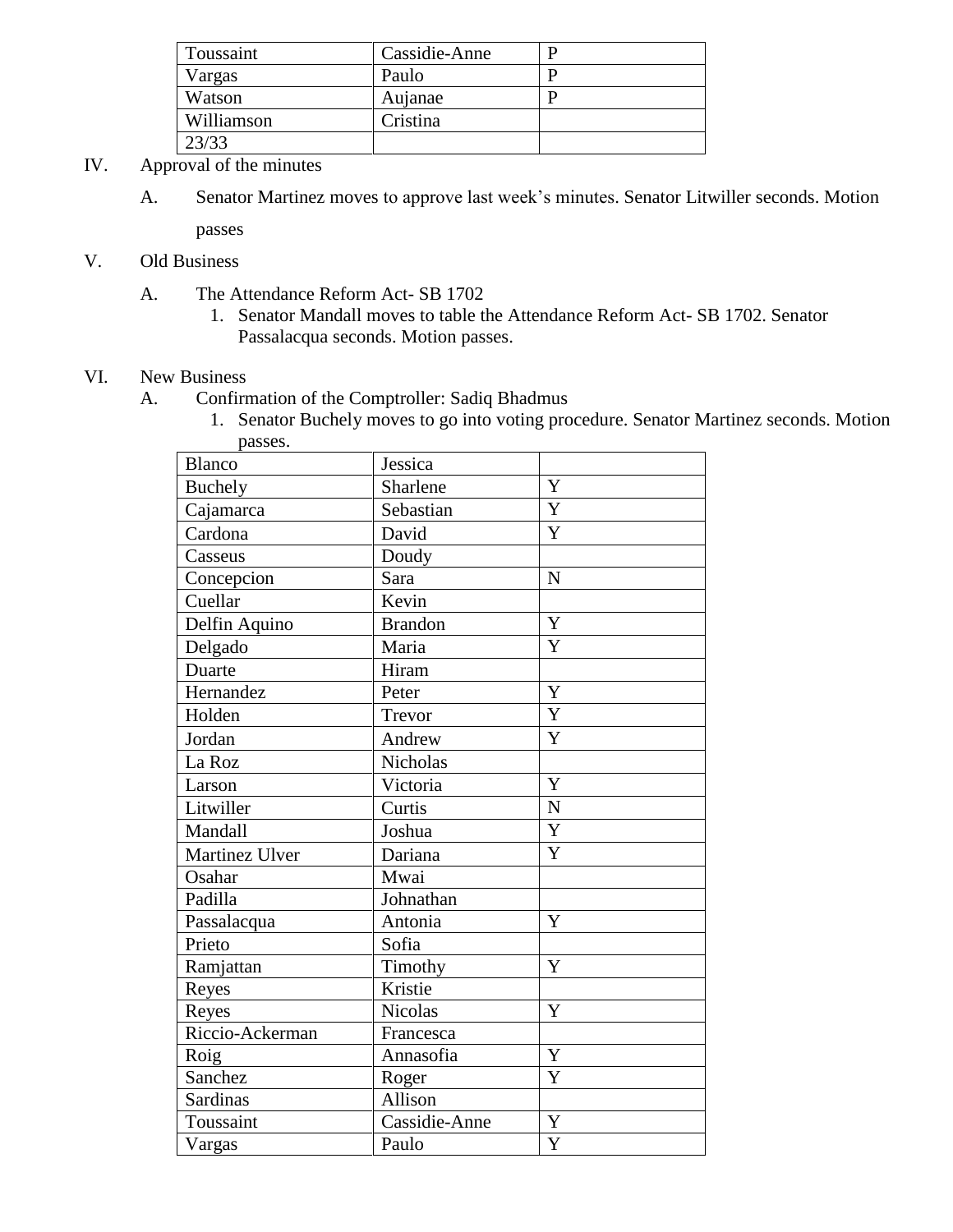| Watson       | Aujanae  |  |
|--------------|----------|--|
| Williamson   | Cristina |  |
| $19 - 2 - 0$ |          |  |

- 2. Confirmed: 19-2-0
- B. Confirmation of Lower Division Senator : Javier Ortiz
	- 1. Senator Vargas moves to go into 5 min. discussion period. Senator Buchely seconds. Motion passes.
	- 2. Senator Watson moves to extend discussion period by 3 minutes. Senator Passalacqua seconds. Motion passes.
	- 3. Senator Buchely moves to extend discussion time by 10 minutes. Senator Watson seconds. Motion passes.
	- 4. Senator Passalacqua moves to end discussion and proceed to voting procedure. Senator Vargas seconds. Motion passes.

| <b>Blanco</b>   | Jessica         |                           |
|-----------------|-----------------|---------------------------|
| <b>Buchely</b>  | Sharlene        | Abstain                   |
| Cajamarca       | Sebastian       | Y                         |
| Cardona         | David           | Y                         |
| Casseus         | Doudy           |                           |
| Concepcion      | Sara            | A                         |
| Cuellar         | Kevin           |                           |
| Delfin Aquino   | <b>Brandon</b>  | $\mathbf{A}$              |
| Delgado         | Maria           | $\overline{A}$            |
| Duarte          | Hiram           |                           |
| Hernandez       | Peter           | $\overline{Y}$            |
| Holden          | Trevor          | $\overline{Y}$            |
| Jordan          | Andrew          | Y                         |
| La Roz          | <b>Nicholas</b> |                           |
| Larson          | Victoria        | $\mathbf{A}$              |
| Litwiller       | Curtis          | $\overline{A}$            |
| Mandall         | Joshua          | $\overline{A}$            |
| Martinez Ulver  | Dariana         | Y                         |
| Osahar          | Mwai            |                           |
| Padilla         | Johnathan       |                           |
| Passalacqua     | Antonia         | Y                         |
| Prieto          | Sofia           |                           |
| Ramjattan       | Timothy         | ${\bf N}$                 |
| Reyes           | Kristie         | $\overline{\overline{Y}}$ |
| Reyes           | <b>Nicolas</b>  | Y                         |
| Riccio-Ackerman | Francesca       | Y                         |
| Roig            | Annasofia       | Y                         |
| Sanchez         | Roger           | Y                         |
| Sardinas        | Allison         |                           |
| Toussaint       | Cassidie-Anne   | $\overline{Y}$            |
| Vargas          | Paulo           | Y                         |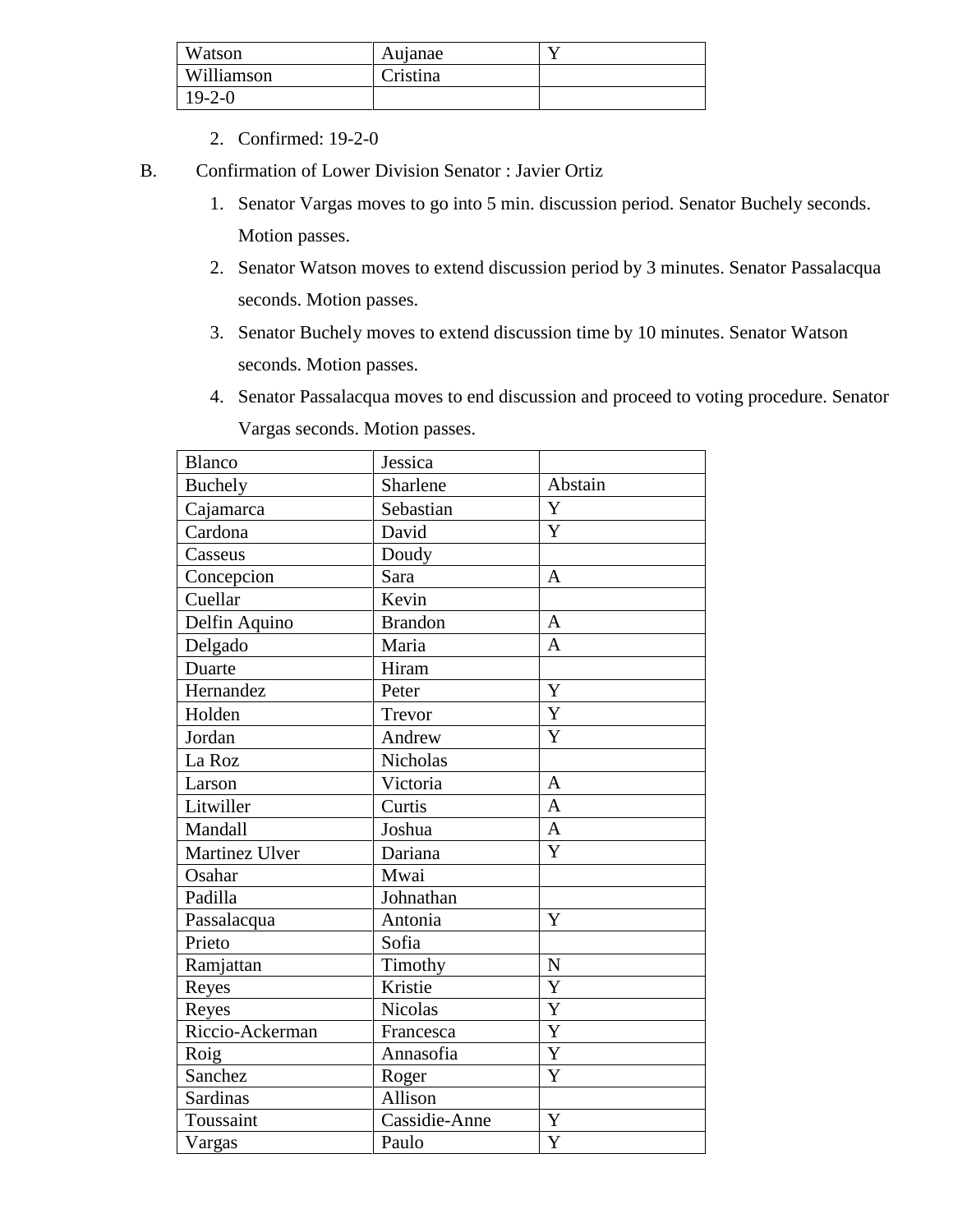| Watson      | Aujanae  |  |
|-------------|----------|--|
| Williamson  | Cristina |  |
| $5 - 1 - 7$ |          |  |

- 5. Confirmed by vote of 15-1-7
- C. Confirmation of College of Arts, Science and Education Senator: Himanshi Sharma
	- 1. Senator Litwiller moves to go into voting procedure. Senator Ramjattan seconds.

Motion passes.

| <b>Blanco</b>   | Jessica        |                           |
|-----------------|----------------|---------------------------|
| <b>Buchely</b>  | Sharlene       | Y                         |
| Cajamarca       | Sebastian      | $\overline{Y}$            |
| Cardona         | David          | Y                         |
| Casseus         | Doudy          |                           |
| Concepcion      | Sara           | $\overline{Y}$            |
| Cuellar         | Kevin          |                           |
| Delfin Aquino   | <b>Brandon</b> | $\overline{\overline{Y}}$ |
| Delgado         | Maria          |                           |
| Duarte          | Hiram          |                           |
| Hernandez       | Peter          |                           |
| Holden          | Trevor         | Y                         |
| Jordan          | Andrew         | Y                         |
| La Roz          | Nicholas       |                           |
| Larson          | Victoria       | Y                         |
| Litwiller       | Curtis         | Y                         |
| Mandall         | Joshua         | Y                         |
| Martinez Ulver  | Dariana        | $\overline{Y}$            |
| Ortiz           | Javier         | Y                         |
| Osahar          | Mwai           |                           |
| Padilla         | Johnathan      |                           |
| Passalacqua     | Antonia        |                           |
| Prieto          | Sofia          |                           |
| Ramjattan       | Timothy        | Y                         |
| Reyes           | Kristie        |                           |
| Reyes           | <b>Nicolas</b> | $\overline{\text{Y}}$     |
| Riccio-Ackerman | Francesca      | Y                         |
| Roig            | Annasofia      | $\overline{Y}$            |
| Sanchez         | Roger          | Y                         |
| <b>Sardinas</b> | Allison        |                           |
| Toussaint       | Cassidie-Anne  | Y                         |
| Vargas          | Paulo          | Y                         |
| Watson          | Aujanae        | $\overline{Y}$            |
| Williamson      | Cristina       |                           |
| 20/20           |                |                           |

- 2. Confirmed 20/20
- D. The Sexual Misconduct Joint Resolution SR 1702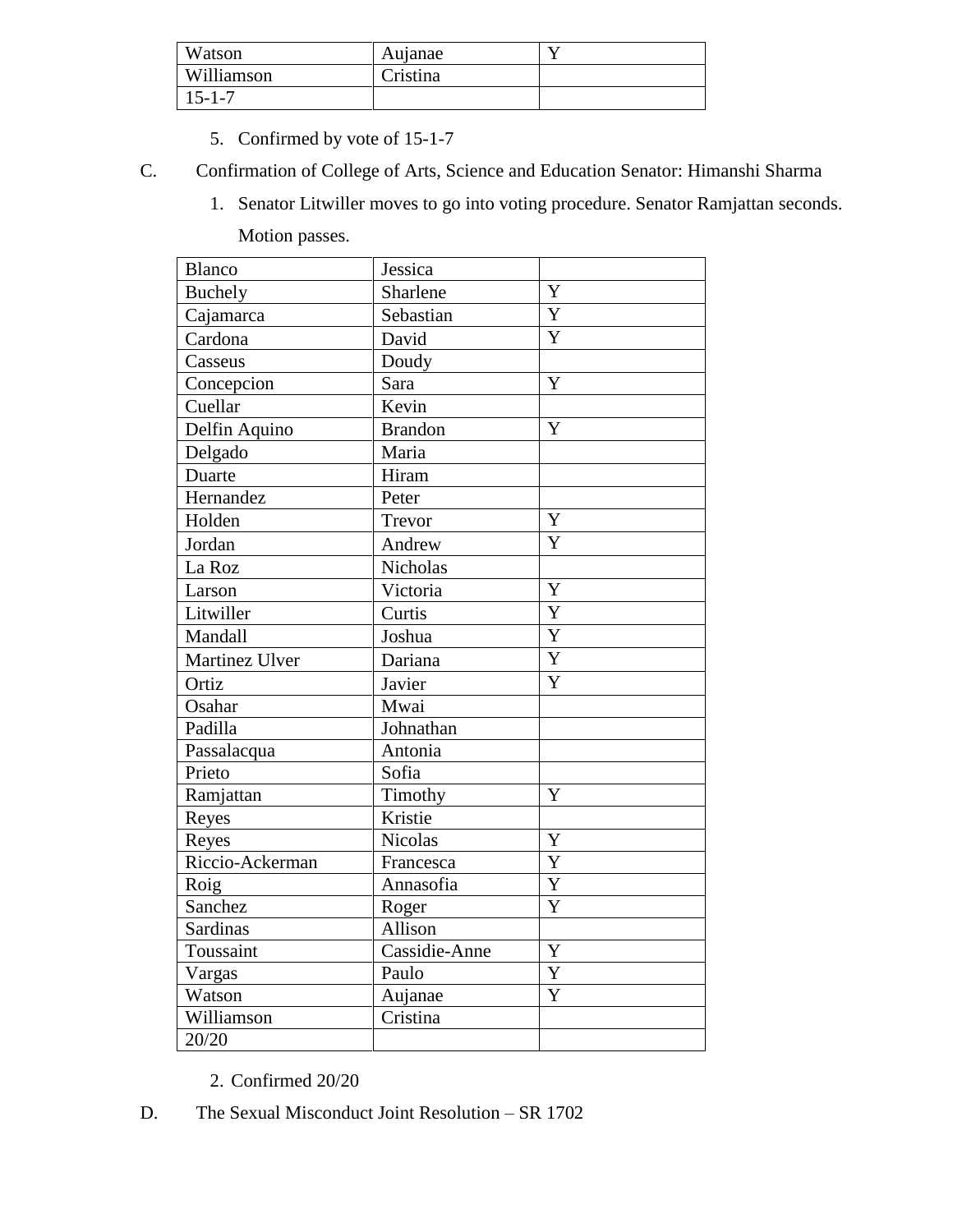1. Senator Vargas moves to bypass second reading of resolution and move into voting

| <b>Blanco</b>   | Jessica        |                       |
|-----------------|----------------|-----------------------|
| Buchely         | Sharlene       | Y                     |
| Cajamarca       | Sebastian      | Y                     |
| Cardona         | David          | Y                     |
| Casseus         | Doudy          |                       |
| Concepcion      | Sara           | Y                     |
| Cuellar         | Kevin          |                       |
| Delfin Aquino   | <b>Brandon</b> | Y                     |
| Delgado         | Maria          | Y                     |
| Duarte          | Hiram          |                       |
| Hernandez       | Peter          | Y                     |
| Holden          | Trevor         | $\overline{Y}$        |
| Jordan          | Andrew         | Y                     |
| La Roz          | Nicholas       |                       |
| Larson          | Victoria       | Y                     |
| Litwiller       | Curtis         | $\overline{Y}$        |
| Mandall         | Joshua         | $\overline{Y}$        |
| Martinez Ulver  | Dariana        | $\overline{Y}$        |
| Ortiz           | Javier         | Y                     |
| Osahar          | Mwai           |                       |
| Padilla         | Johnathan      |                       |
| Passalacqua     | Antonia        | Y                     |
| Prieto          | Sofia          |                       |
| Ramjattan       | Timothy        | Y                     |
| Reyes           | Kristie        | Y                     |
| Reyes           | <b>Nicolas</b> | $\overline{Y}$        |
| Riccio-Ackerman | Francesca      | $\overline{Y}$        |
| Roig            | Annasofia      | $\overline{\text{Y}}$ |
| Sanchez         | Roger          | Y                     |
| Sardinas        | Allison        |                       |
| Toussaint       | Cassidie-Anne  | Y                     |
| Vargas          | Paulo          | Y                     |
| Watson          | Aujanae        | Y                     |
| Williamson      | Cristina       |                       |
| $24 - 0 - 0$    |                |                       |

procedure. Senator Mandall seconds. Motion passes.

- 2. Resolution passed
- E. Presentation by Vice President
	- 1. Campus Transportation : Freebee

## VII. Reports

- A. Vice President
	- a. Constitutional Review Committee
- B. Speaker Pro Tempore